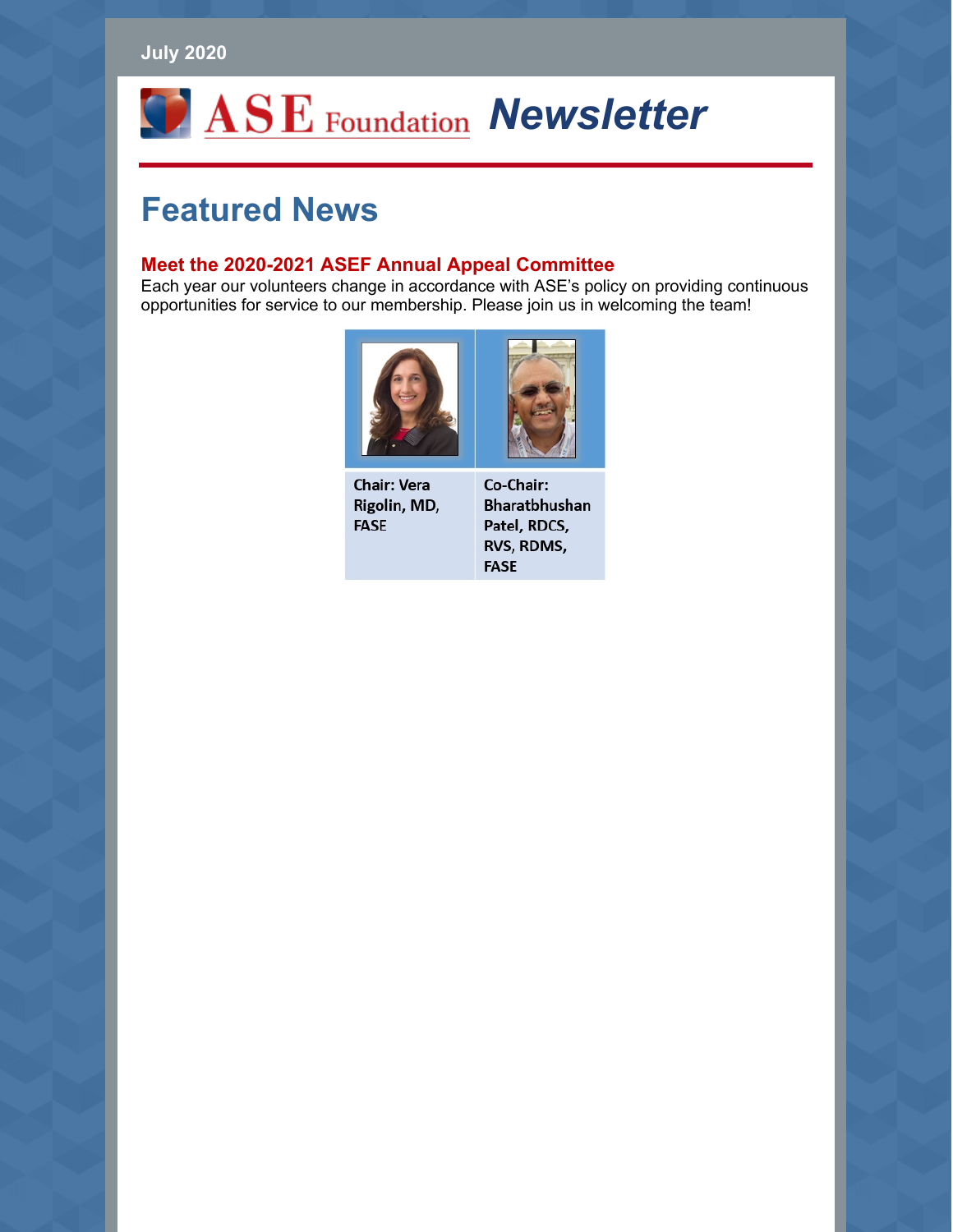

## **Announcements**

### **ASEF Activities at ASE 2020: Virtual Experience**

Katie Jo

**RDCS** 

Stauffer, BS,

Even though **ASE [2020](http://www.asescientificsessions.org)** is virtual, ASEF is still bringing you the activities you love! Be sure to check out the Foundation's virtual booth August 8-10. **[Sign](https://www.asefoundation.org/cardiovascular-challenge-form/) up** to participate in the CV Challenge, view the beautiful photos in this year's Images from the Heart exhibit, and place a bid for an educational hour with an ASE Legend!

**Melissa** 

Wasserman,

**RDCS, RCCS, FASE** 



### **ASEF Supported Sessions at ASE 2020**

The ASE Foundation is proud to support the following lecturers and research award presentations during **ASE 2020: Virtual [Experience](http://www.asescientificsessions.org/)**. Mark your calendars to be sure you don't miss out!

**Gardin Lecture** - August 8, 11:00 AM – 12:30 PM on the Discovery, Explorer &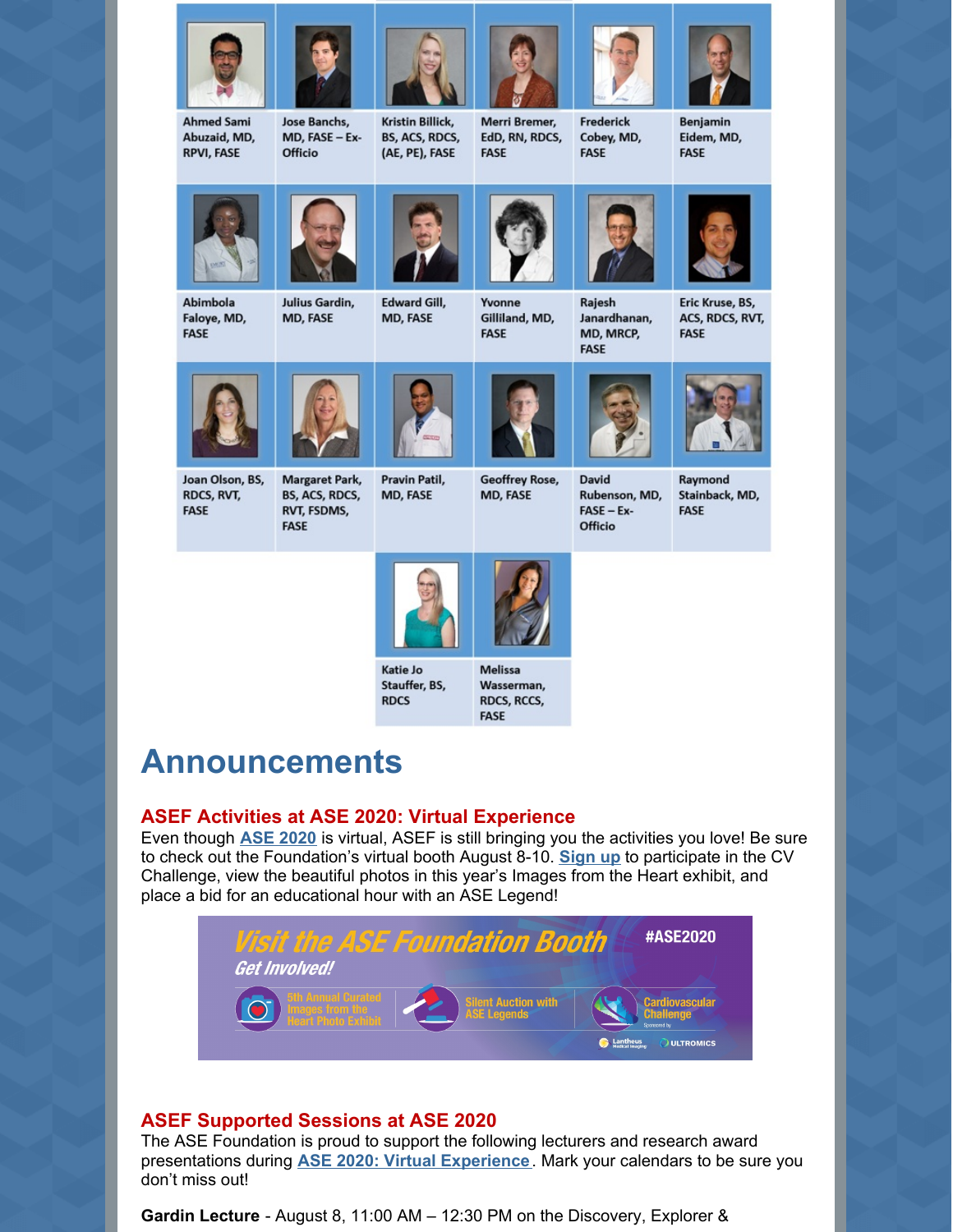Guidepoint channels, presented by Laurie Yoler

**Kalmanson Lecture** - August 8, 4:00 PM – 5:00 PM on the Explorer channel, presented by Brian Fowlkes, PhD

**Kerber Lecture** - August 9, 4:00 PM – 5:00 PM on the Explorer channel, presented by Julius Gardin, MD, FASE

**Arthur E. Weyman Young Investigator's Award Competition** - August 9, 1:30 PM – 3:00 PM on the Explorer channel with these competitors:

- Ambarish Pandey, MD
- Filip Loncaric, MD
- Nahoko Kato, MD, PhD
- Lijun Qian, MD, PhD

**Brian Haluska Sonographer Research Award Competition** - August 10, 5:00 PM – 6:00 PM on the Explorer channel with these competitors:

- Megan Yamat, RDCS, RCS, ACS, FASE
- Alexander Frampton
- Sachiyo Hang, ACS, PhD, RDCS
- Courtney Cassidy, RDCS, FASE

#### **Please join us in congratulating this year's Top Investigators and the Alan S. Pearlman Research Award Winner!**

The presentation of original research is an integral component of ASE's Annual Scientific Sessions. Each year, a special group of investigators are selected as the ASE Foundation's Top Investigators. Through grant and donor support made to ASEF's 2019 Annual Appeal, the Foundation is assisting **twenty** early career researchers to present their abstracts during this year's Scientific Sessions. To ensure that the Foundation continues to foster the next generation of cardiovascular ultrasound professionals, **[donate](https://asecho-prod.force.com/OrderApi__campaign?id=a2W4A000005a6jtUAA&site=a2H4A000002dA1fUAE&sourceCode=a344A000000En0iQAC)** to the 2020 Annual Appeal today!

#### **Alan S. Pearlman Research Award**

Priyanka Asrani, MBBS, Boston Children's Hospital, Boston, MA

#### **Top Investigators**

- David Barris, MD, New York Presbyterian Columbia University Medical Center, Bronx, NY
- Samuel Bernard, MD, Massachusetts General Hospital, Boston, MA
- Cameron Dockerill, BSc, University of Oxford, Oxford, United Kingdom
- Alessandra Ferraro, MD, Boston Children's Hospital, Boston, MA,
- Nir Flint, MD, Cedars Sinai Medical Center, Los Angeles, CA
- Benjamin Frank, MD, Children's Hospital Colorado, Aurora, CO
- Danielle Harake, MD, University of Alberta, Stollery Children's Hospital, Edmonton, AB, Canada
- Danelle Hidano, MD, University of California San Francisco, San Francisco, CA
- Ashton Lai, MD, Mount Sinai Hospital, New York, NY
- Hyun-Jung Lee, MD, Seoul National University Hospital, Seoul, Korea
- Katherine Lee, BS, Georgia Institute of Technology, Atlanta, GA
- Dai-Yin Lu, MD, University of California San Francisco, San Francisco, CA
- Christopher Mardy, MD, Stanford University Lucile Packard Children's Hospital, Palo Alto, CA
- Arvind Nishtala, MD, Northwestern University, Chicago, IL
- Andrew Peters, MD, Northwestern University Feinberg School of Medicine, Chicago, IL
- Amita Singh, MD, University of Chicago, Chicago, IL
- Kavisha Singh, MD, University of Texas Southwestern Medical Center, Dallas, TX
- Hongning Song, MD, Massachusetts General Hospital, Dorchester, MA
- James Wilkinson, MD, Baylor College of Medicine / Texas Children's Hospital, Houston, TX

**Donate to the ASE [Foundation](https://asecho-prod.force.com/OrderApi__campaign?id=a2W4A000005a6jtUAA&site=a2H4A000002dA1fUAE&sourceCode=a344A000000En0iQAC)**